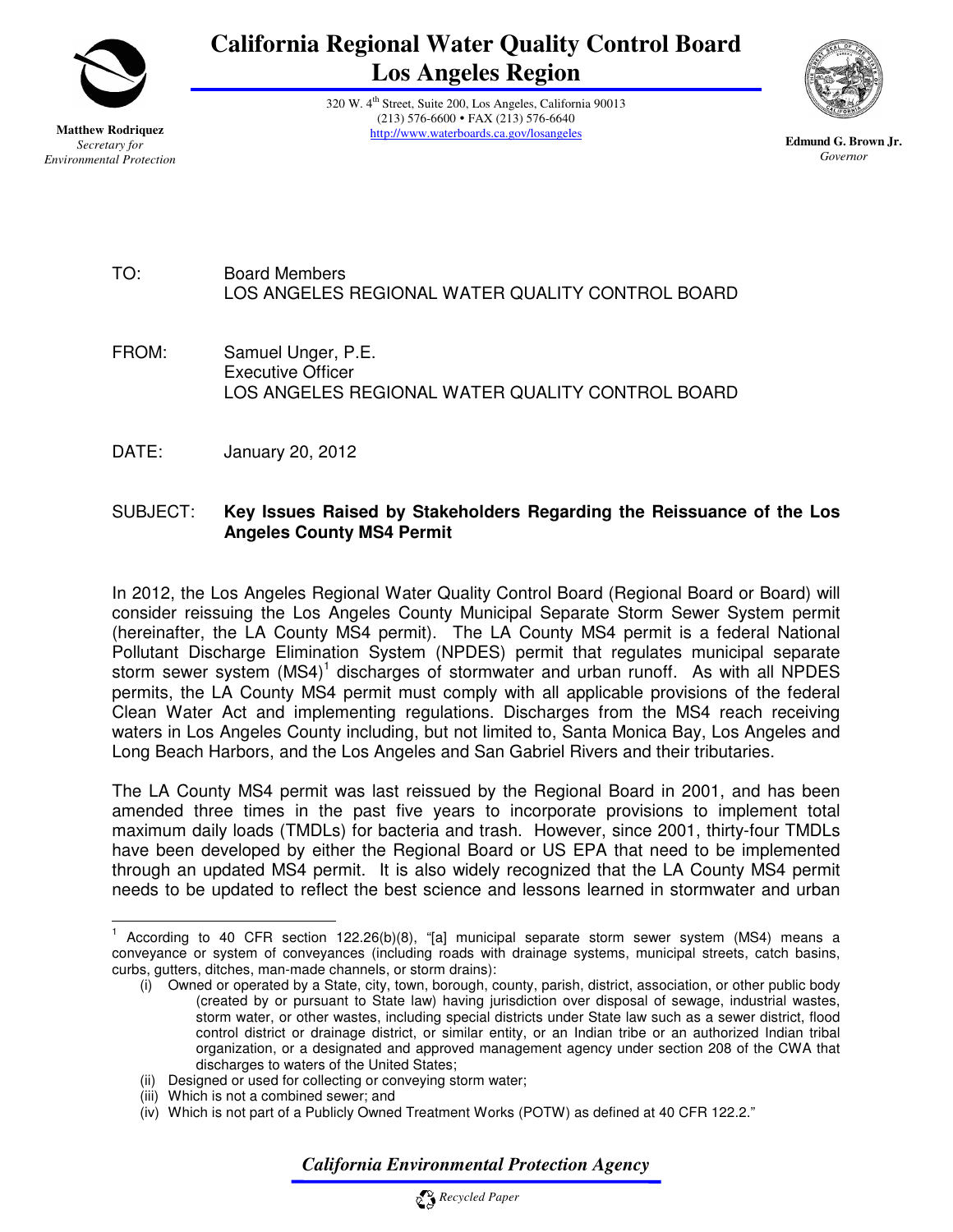j.

runoff management over the past eleven years. An updated LA County MS4 permit will provide improvements and efficiencies in regulating discharges from the MS4 to improve water quality. Enhancements to water quality may also have a positive effect on local water supply for the Los Angeles Region.

This memorandum stems from the Regional Board's workshop on November 10, 2011 whereby Regional Board staff provided an update on the status and development of the LA County MS4 permit and permittees and stakeholders then presented comments and concerns regarding an updated permit. At the end of the workshop, several Regional Board members posed comments and/or questions to staff. At the close of the workshop, I offered to prepare a memorandum for the Regional Board summarizing the key issues brought forth by staff, permittees, stakeholders, and the Regional Board members prior to the Board's consideration of the updated MS4 permit. This memorandum does not provide responses to all of the issues raised. Since the permit is still being developed by staff, it is premature to provide responses to comments at this time. The Regional Board will be provided with an agenda binder, including responses to all comments raised, prior to the Board's consideration of the permit.

This memorandum is structured in five sections. For the benefit of the newer board members, the first three sections provide general background. Section I provides background on the regulatory framework for stormwater and urban runoff management. Section II provides a description of the Los Angeles County MS4. Section III provides an overview of the current LA County MS4 permit. Section IV provides a status of permit development. Lastly, Section V provides a description of key issues raised by stakeholders regarding the reissuance of the LA County MS4 Permit.

## **I. REGULATORY FRAMEWORK FOR STORMWATER AND URBAN RUNOFF MANAGEMENT**

The regulatory framework for NPDES permits is provided by the federal Clean Water Act and its implementing regulations contained in Title 40 of the Code of Federal Regulations (40 CFR). Under the NPDES program, all facilities that discharge pollutants from any point source<sup>2</sup> into waters of the United States are required to obtain an NPDES permit. The stated goals of the Clean Water Act are to restore and maintain the chemical, physical, and biological integrity of the nation's waters. Another notable goal is that the discharge of pollutants into the nation's navigable waters be eliminated by 1985. While that goal was not realized, it remains a principle for establishing NPDES permit requirements.

In 1987, Congress amended the Clean Water Act to bring discharges from MS4s under the NPDES program. USEPA has identified stormwater and urban runoff as one of the most significant sources of water pollution in the country and a serious threat to aquatic life and habitat as well as to human health. Stormwater is precipitation that flows over streets, parking lots, and other developed parcels, and through commercial, industrial and residential sites, and is then collected in MS4s and conveyed to surface waters, which are waters of the United States and State of California. When stormwater flows over urban environs, it collects

<sup>&</sup>lt;sup>2</sup> "The term 'point source' means any discernible, confined and discrete conveyance, including but not limited to any pipe, ditch, channel, tunnel, conduit, well, discrete fissure, container, rolling stock, concentrated animal feeding operation, or vessel or other floating craft, from which pollutants are or may be discharged. This term does not include agricultural stormwater discharged and return from irrigated agriculture." (33 U.S.C. § 1362(14).)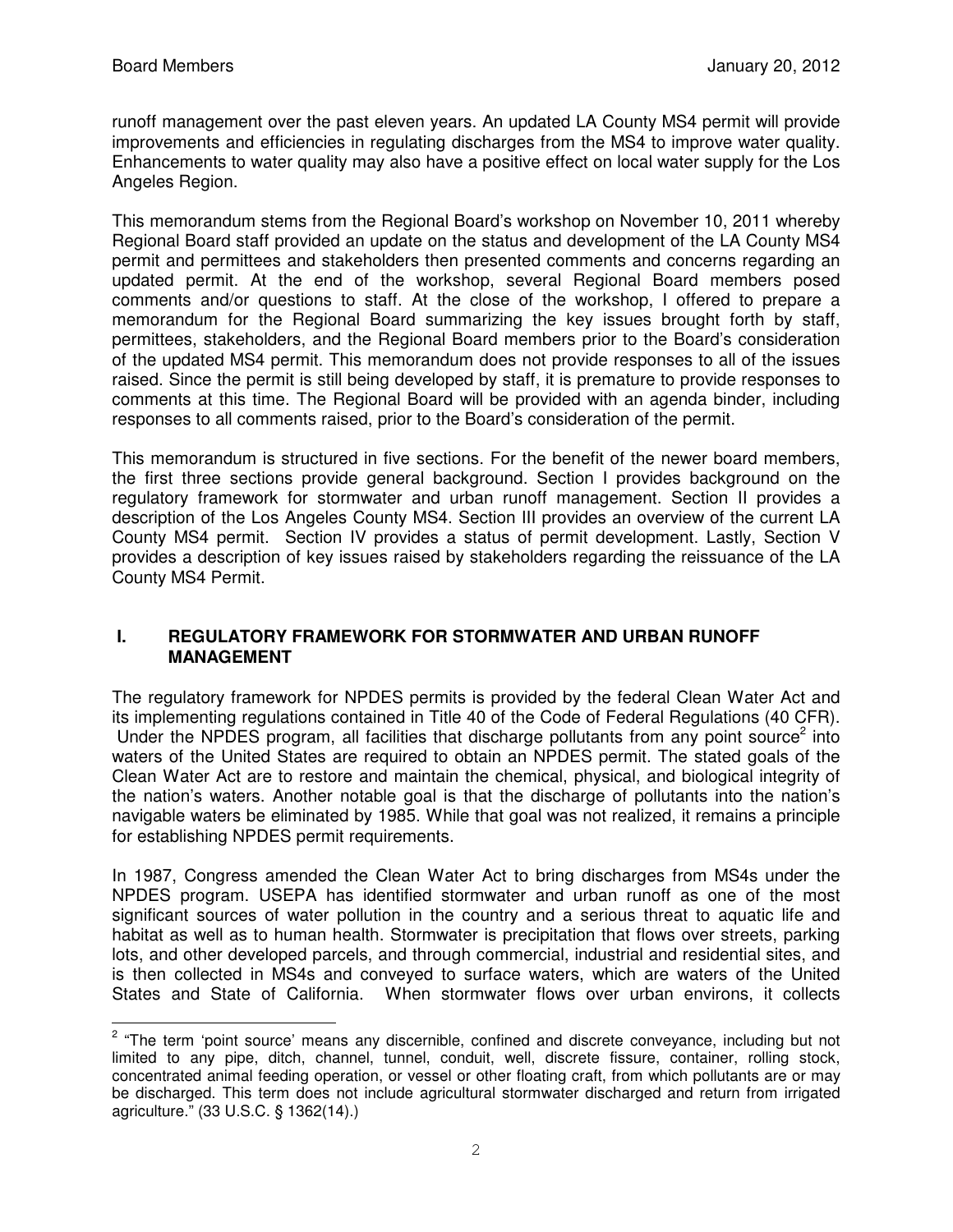suspended metals, sediments, nutrients (nitrogen and phosphorus), trash and debris, petroleum products, untreated sewage, pesticides, and other toxic pollutants, which are then discharged to creeks, rivers, estuaries and the Pacific Ocean. In addition to stormwater, the MS4 collects non-stormwater runoff from urban activities such as street washing, potable water system testing, and discharges from groundwater treatment programs. These non-stormwater discharges can also contain pollutants that impair the beneficial uses (e.g. recreation, habitat protection, etc.) of the region's water, including the recreational uses of the Pacific Ocean. While non-stormwater discharges are most obvious during dry periods and are seen as the water flowing in the gutters, they can and do occur year round.

Section 402(p) of the Clean Water Act states that permits for discharges from MS4s: (1) may be issued on a system-wide or jurisdiction-wide basis; (2) shall include a requirement to effectively prohibit non-stormwater discharges into the MS4; and (3) shall require controls to reduce the discharge of pollutants to the maximum extent practicable (MEP), including management practices, control techniques and system, design, and engineering methods, and such other provisions as the Regional Board determines appropriate for the control of such pollutants. Congress established this flexible MEP standard, and gave permitting authorities discretion to include other provisions as necessary, so that administrative bodies would have the tools to meet the fundamental goals of the Clean Water Act in the context of stormwater pollution, especially as the field of stormwater management is constantly changing as new information and technologies become available.

MS4s are required to develop and implement a stormwater management program (SWMP). The required elements of a SWMP are described in 40 CFR section 122.26(d)(2)(iv). Historically, the SWMP has been the "bread and butter" of stormwater management programs. Permit provisions to implement a SWMP have been historically grouped into six categories of so-called "minimum control measures":

(1) programs to monitor and control pollutants in stormwater discharges from commercial areas and industrial facilities;

(2) a program to maintain structural and non-structural best management practices (BMPs) to reduce pollutants in stormwater runoff from construction sites;

(3) programs to detect and remove illicit discharges and improper disposal into the MS4;

(4) public agency activities to reduce the impact of MS4 discharges to receiving waters, including impacts from residential areas and flood management projects;

(5) planning procedures to reduce pollutants from areas of new development and significant redevelopment; and

(6) a public information and participation program (PIPP) related to the above five areas.

Implementing these minimum control measures typically requires the application of one or more structural or non-structural best management practices (BMPs). Pursuant to California Water Code section 13360, the Regional Board cannot specify the design, location, type of construction, or particular manner in which a permittee complies with its permit. As long as a permittee complies with the standard set (prohibition for non-stormwater discharges and MEP and other provisions as necessary for stormwater), then a permittee may comply in any lawful manner. It is important to recognize that there is site-specific, regional, and national variability associated with the selection of appropriate BMPs, as well as in the design constraints and pollution control effectiveness of practices. Thus, BMPs that work in one part of the state may not necessarily work in the Los Angeles region, and vice-versa.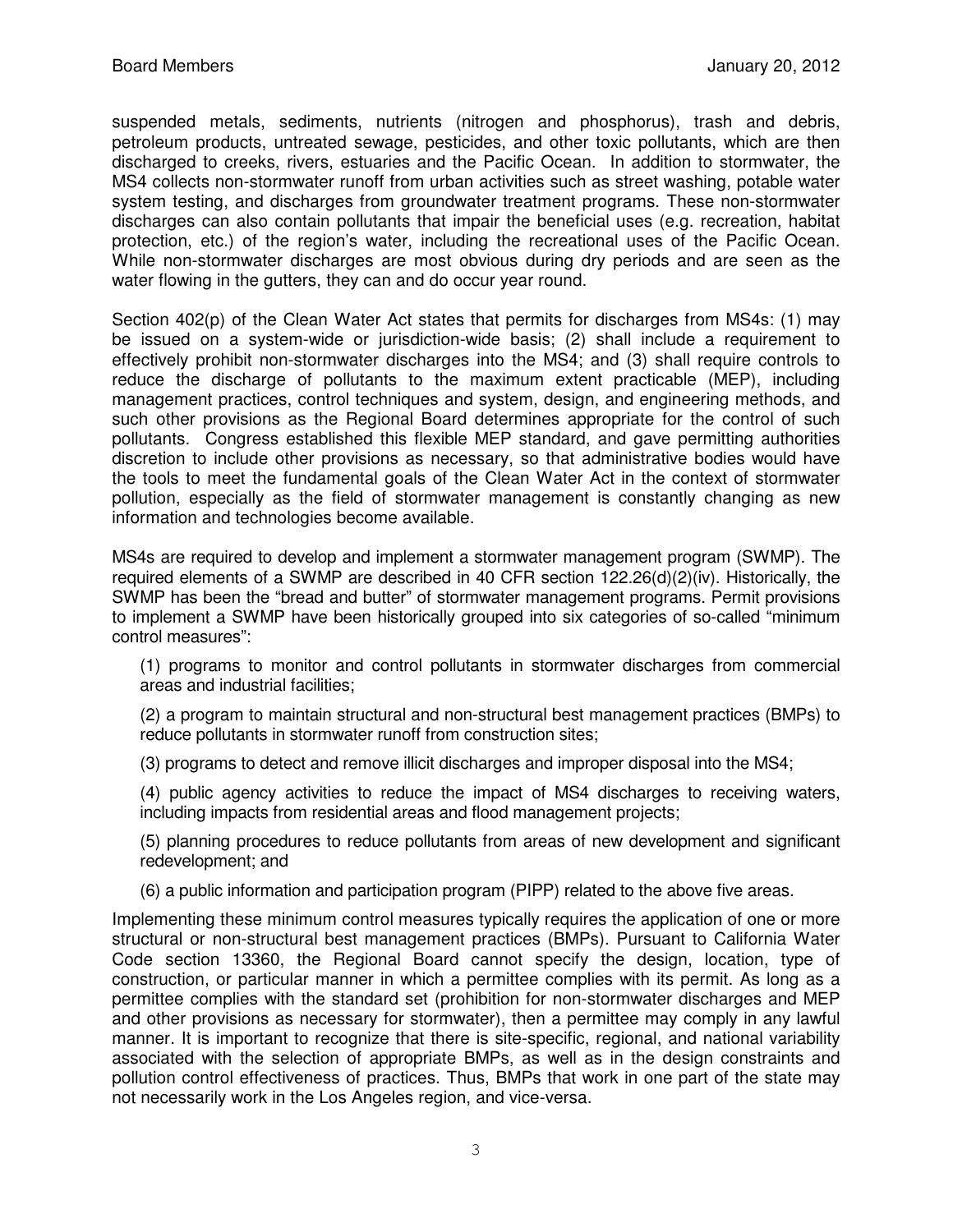Once pollutants are present in a waterbody, or after a receiving waterbody's physical structure and habitat have been altered, it is much more difficult and expensive to restore it to an unimpaired condition. Therefore, the use of BMPs that rely first on preventing degradation of receiving waters is recommended. BMPs under each of the minimum control measures generally focus on preventing pollutants from being discharged to the MS4 or the receiving water. For example, for non-stormwater discharges, many permittees have installed "low flow diversions" (LFDs), which are structural devices that re-route urban runoff discharged to the MS4 during dry weather conditions into the sanitary sewer system, where the polluted runoff then receives treatment before being discharged to a receiving water.

Over the last decade, the Regional Board and US EPA have developed approximately 50 total maximum daily loads (TMDLs) to remedy water quality impairments in various waterbodies within Los Angeles County. In most cases, these TMDLs identify MS4 discharges as a source of pollutants to these waterbodies and, as required, set wasteload allocations (WLAs) for MS4 discharges to reduce the amount of pollutants discharged to receiving waters. Federal regulations require that NPDES permits contain effluent limitations consistent with the assumptions and requirements of all available WLAs (40 CFR §122.44(d)(1)(vii)(B)). Therefore, as part of the update of the LA County MS4 Permit, staff will be developing numeric limitations and other provisions to implement the TMDL WLAs assigned to permittees regulated by the LA County MS4 Permit. The Regional Board has some flexibility when establishing permit provisions that are designed to determine compliance with the numeric limitations derived from the TMDL WLAs. Broadly, this means that the Regional Board may either require a demonstration that permittees comply with the numeric limitations through monitoring (such as outfall and/or receiving water monitoring) or, alternatively, allow permittees to develop and implement control measures to achieve the numeric limitations (referred to as an "action-based" compliance demonstration) where there is an adequate demonstration in the record that the selected control measures and schedule will achieve the numeric limitations. As described below, the manner in which the TMDLs will be incorporated in the forthcoming MS4 permit is one of the key comments that underlie much of the controversy in the development of the reissued MS4 permit.

Lastly, when an NPDES permit is renewed, reissued or modified, it generally must be at least as stringent as the prior permit. This is consistent with Congress' intent that state management programs evolve based on changing conditions from program development and implementation and corresponding improvements in water quality.

# **II. THE LOS ANGELES COUNTY MS4**

The Los Angeles County MS4, like many MS4s in the nation, is based on regional floodwater management systems that use both natural and altered waterbodies to achieve flood management goals. The LA County MS4 is a large interconnected system, controlled in large part by the Los Angeles County Flood Control District (County FCD), among others, and used by multiple cities along with Los Angeles County. These systems convey stormwater and nonstormwater urban runoff across municipal boundaries where it is commingled within the MS4 and then discharged to a receiving waterbody.

The Los Angeles County Flood Control Act was passed in 1915. The original storm drain system was developed in the 1930s by the U.S. Army Corps of Engineers (ACOE). As Los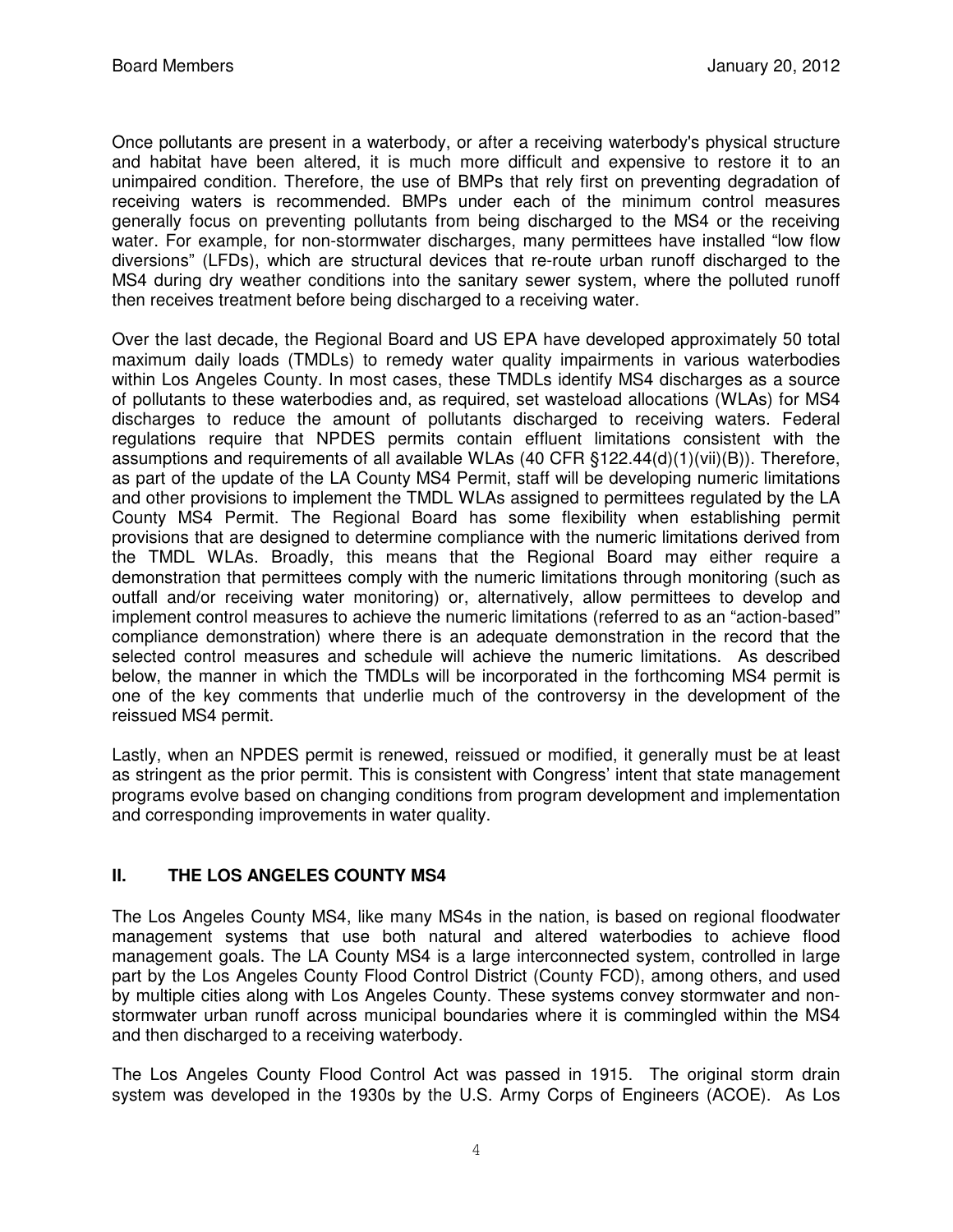Angeles began to grow rapidly in the 1920s and 1930s, stormwater that was once absorbed by acres of undeveloped land began to run off the newly paved and developed areas, leading to an increased amount of water flowing into the region's rivers and local creeks. These waterways could not contain the increased amount of water and the region experienced extensive flooding. In response, the ACOE lined the Los Angeles River and Ballona Creek with concrete and initiated the development of an underground urban drainage system. As Los Angeles continued to grow, the complex drainage system we now know as the Los Angeles County MS4 developed.

Today, a total of approximately 120,000 catch basins, over 2,800 miles of underground pipes, and 500 miles of open channels comprise the Los Angeles County MS4. In total, runoff from approximately 1,060 square miles of developed land reach Santa Monica and San Pedro Bays through approximately 60 storm drain outfalls. Approximately 100 million gallons of urban runoff flow through Los Angeles County's MS4 on an average dry day. When it rains, the amount of water flowing through the channels can increase to 10 billion gallons, reaching speeds of 35 mph and depths of 25 feet. The chemical and hydrological variability of stormwater and urban runoff within the MS4 creates both technical and regulatory complexity. The treatment technologies for these discharges are not as well developed as those for sewage and industrial waste discharges and cannot be easily centralized. Issues of shared responsibility for compliance with TMDL wasteload allocations and receiving water limitations, and equity and fairness between multiple permittees are far more complex in an MS4 permit that regulates commingled discharges compared to an individual NPDES permit.

# **III. CURRENT LOS ANGELES COUNTY MS4 PERMIT**

The LA County MS4 Permit is one of the most important permits issued and administered by the Regional Board. The permit regulates commingled discharges of stormwater and urban runoff from one of the nation's largest MS4s, covering the jurisdictional areas of 86 permittees. Permittees regulated by the LA County MS4 Permit include the County FCD as owner and operator of the MS4 infrastructure, Los Angeles County, and 84 incorporated cities<sup>3</sup> within Los Angeles County.

The current LA County MS4 Permit was last reissued by the Regional Board in 2001. The permit expired in 2006, but has been administratively extended pursuant to federal regulations. Since 2006, the current permit has been reopened and amended three times to incorporate provisions to implement three TMDLs. It was further amended in 2010 and 2011 pursuant to a peremptory writ of mandate.

The current LA County MS4 Permit is organized under the following seven parts and includes several attachments. The description below summarizes key permit parts and attachments:

# Part 1 – Discharge Prohibitions

As required by section 402(p) of the Clean Water Act, Part 1 requires permittees to "effectively prohibit non-storm water discharges into the MS4 and watercourses, except where such discharges" are covered by a separate MS4 permit or fall within one of thirteen categories of flows that are conditionally exempted from the discharge prohibition. These exempted flows fall under the general categories of natural flows, firefighting flows, and flows incidental to urban activities (i.e. landscape irrigation, sidewalk rinsing). These non-stormwater flows may be L,

 $3$  With the exception of the City of Long Beach, who has had a separate MS4 permit since 1991.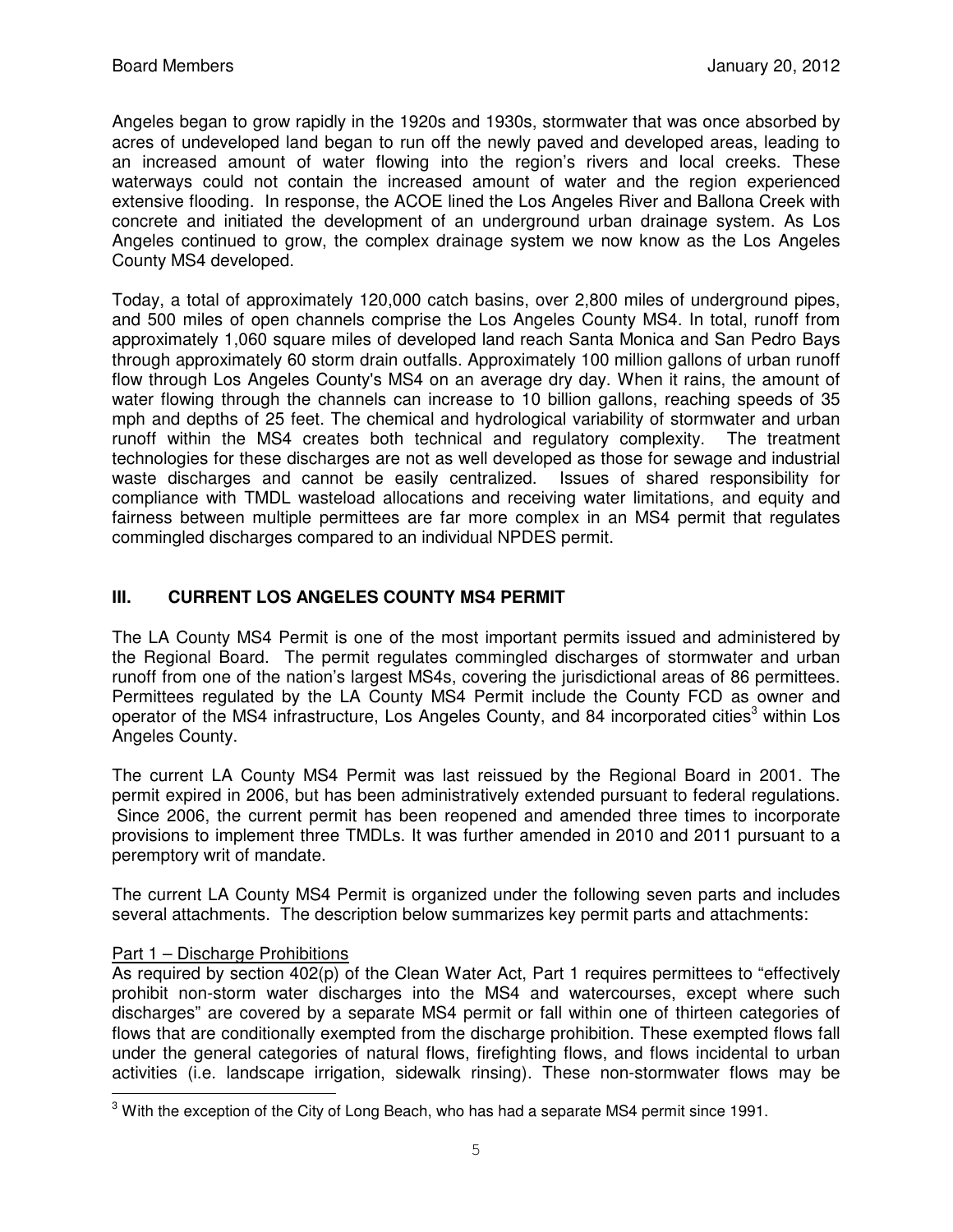exempted so long as (i) they are not a source of pollutants, (ii) their effective prohibition is not necessary to comply with TMDL provisions, and (iii) they do not violate antidegradation policies. Part 1 also authorizes the Executive Officer to impose conditions on these types of discharges and to add or remove categories of conditionally exempted non-stormwater discharges based on their potential to contribute pollutants to receiving waters.

#### Part 2 – Receiving Water Limitations

As required by 40 CFR section 122.44(d)(1), Part 2 prohibits discharges from the MS4 that cause or contribute to the violation of Water Quality Standards or water quality objectives. In addition, discharges from the MS4 of stormwater or non-stormwater, for which a Permittee is responsible, may not cause or contribute to a condition of nuisance. Part 2.3 states that permittees shall comply with these prohibitions "through timely implementation of control measures and other actions to reduce pollutants in the discharges in accordance with [the Los Angeles Stormwater Quality Management Program (SQMP)] and its components and other requirements of [the LA County MS4 Permit]." Part 2.3 establishes an "iterative process" whereby certain actions are required when exceedances of water quality standards or objectives occur. This iterative process includes submitting a Receiving Water Limitations Compliance Report; revising the SWMP and its components to include modified BMPs, an implementation schedule and additional monitoring to address the exceedances; and implementing the revised SWMP.

Part 2 also includes provisions relating to the Marina del Rey Harbor Mothers' Beach and Back Basins Bacteria TMDL (summer dry weather provisions only). During summer dry weather, Part 2.6 prohibits discharges of bacteria from MS4s into Marina del Rey Harbor Basins D, E, or F, including Mothers' Beach that cause or contribute to exceedance of the applicable bacteria objectives.

Part 2 had also included similar TMDL provisions relating to the Santa Monica Bay summer dry weather bacteria TMDL. However, as a result of a legal challenge by Los Angeles County and the County FCD, the Regional Board was required to void and set aside those provisions, which the Regional Board did in 2011.

### Part 3 – Stormwater Quality Management Program (SQMP) Implementation

Under Part 3, each permittee shall, at a minimum, implement the SQMP, which is an enforceable element of the LA County MS4 Permit. The SQMP, at a minimum, shall also comply with the applicable stormwater program requirements of 40 CFR 122.26(d)(2), which includes the minimum control measures outlined above. The SQMP and its components shall be implemented so as to reduce the discharges of pollutants in stormwater to the MEP and effectively prohibit non-stormwater discharges to the MS4. Each permittee shall also implement additional controls, where necessary, to reduce the discharge of pollutants from the MS4. Permittees shall revise the SQMP at the direction of the Regional Board Executive Officer to comply with regional, watershed specific requirements, and/or TMDL wasteload allocations.

Part 3 also sets forth specific responsibilities of the Principal Permittee, which under the 2001 permit is the County FCD, and co-permittees. In addition, Part 3 sets forth requirements for Watershed Management Committees (WMCs) which, among other tasks, prioritize pollution control efforts and evaluate the effectiveness of and recommend changes to the SQMP and its components. Each Permittee must also have the necessary legal authority to prohibit nonstormwater discharges to the MS4, as well as possess adequate legal authority to develop and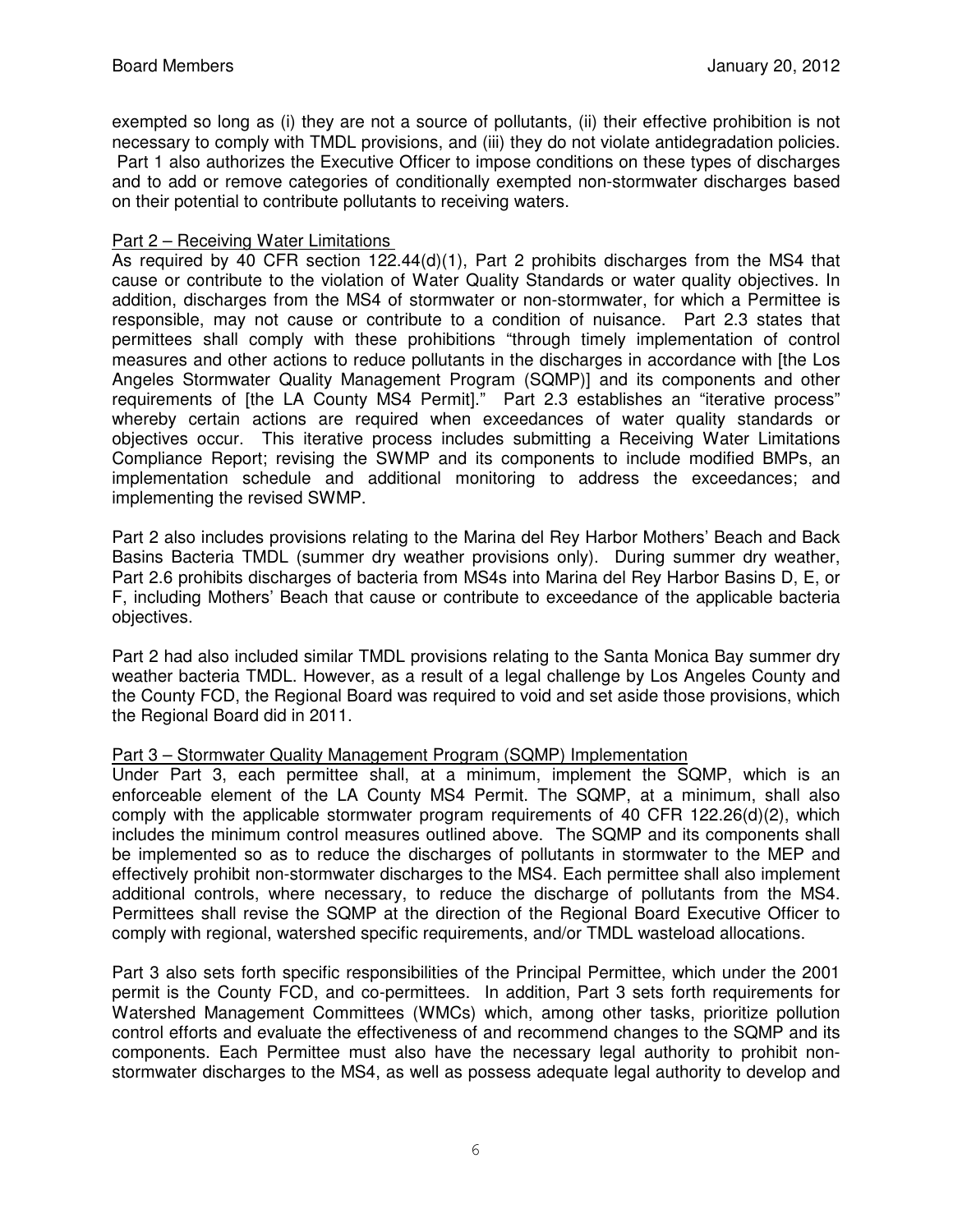enforce stormwater and non-stormwater ordinances for its jurisdiction.

### Part 4 – Special Provisions

Part 4 sets forth provisions for public information and participation, industrial/commercial facilities control program, development planning, development construction, public agency activities, and illicit connections and illicit discharges elimination. These programs are termed "minimum control measures" and have been in place since the inception of the stormwater program.

#### Part 5 – Definitions

Part 5 includes definitions for terms used within the LA County MS4 Permit.

#### Part 6 – Standard Provisions

Part 6 includes standard provisions relating to implementation of the programs required by the permit. Such provisions include the duty to comply, the duty to mitigate, inspection and entry requirements, proper operation and maintenance requirements, and the duty to provide information. Most of these provisions are required by 40 CFR section 122.41 and apply to all NPDES permits.

#### Part 7 – TMDL Provisions

In 2009, the permit was amended to include provisions that are consistent with the assumptions and requirements of wasteload allocations from the Los Angeles River Trash TMDL. Appendix 7-1 identifies the permittees subject to the Los Angeles River Trash TMDL and sets forth the interim and final numeric effluent limitations for trash that the permittees must comply with. Part 7 also sets forth how permittees can demonstrate compliance with the numeric effluent limitations. Permittees have the option to employ three general compliance strategies to achieve the numeric effluent limitations. Depending on the strategy selected, the Permittee may demonstrate compliance either by documenting the percentage of its area addressed by full capture systems ("action-based" demonstration) or by calculating its annual trash discharge to the MS4 and comparing that to its effluent limitation. This approach allows the Permittee the flexibility to comply with the numeric effluent limitations using any lawful means, and establishes appropriate and enforceable compliance metrics depending on the method of compliance and level of assurance provided by the Permittee that the selected method will achieve the numeric effluent limitations derived from the TMDL WLAs.

### Attachment U – Monitoring and Reporting Program

The LA County MS4 Permit has both self-monitoring and public reporting requirements, which include: (1) monitoring of "mass emissions" at seven mass emission monitoring stations; (2) Water Column Toxicity Monitoring; (3) Tributary Monitoring; (4) Shoreline Monitoring; (5) Trash Monitoring; (6) Estuary Sampling; (7) Bioassessment; and (8) Special Studies. The purpose of mass emissions monitoring is to: (1) estimate the mass emissions from the MS4; (2) assess trends in the mass emissions over time; and (3) determine if the MS4 is contributing to exceedances of Water Quality Standards or objectives by comparing results to the applicable standards and objectives in the Basin Plan. The permit establishes that the Principal Permittee shall monitor the mass emissions stations. The permit requires that mass emission sampling is conducted five times per year for the Watershed Rivers.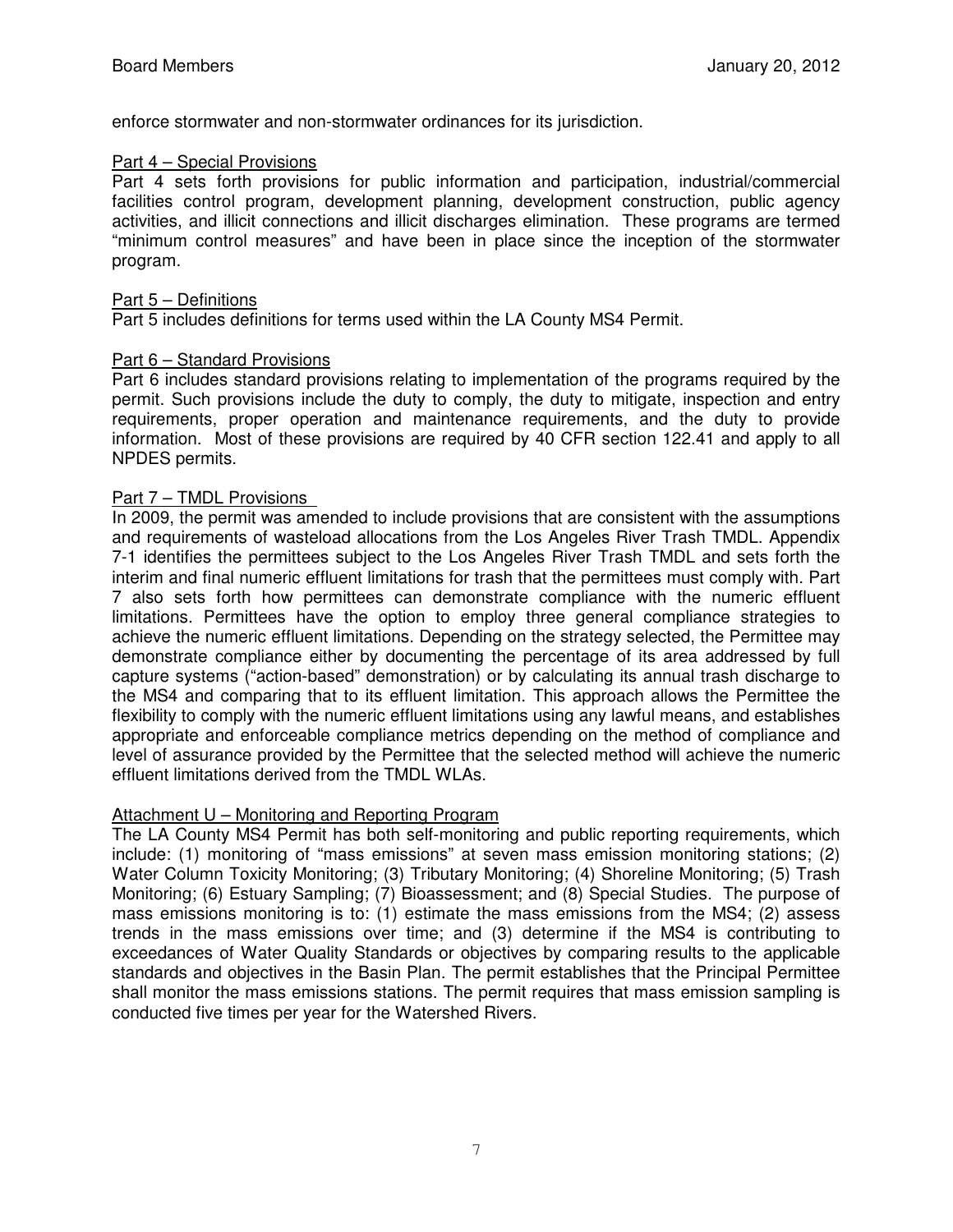# **IV. STATUS OF PERMIT DEVELOPMENT**

Regional Board staff plans to bring an updated permit for the Board's consideration in late spring 2012. Updating the LA County MS4 Permit is one of the highest priorities of the Board. Board staff in the Stormwater Permitting Unit is being assisted by staff from other programs, as well as by contractor support provided by the U.S. Environmental Protection Agency (US EPA).

Staff held a kick-off meeting on May 25, 2011 to discuss the preliminary schedule for permit development; identify potential alternative permit structures; and outline some of the major technical and policy aspects of permit development. All LA County MS4 Permittees, as well as other known interested stakeholders, were invited to attend. Ninety-five individuals attended the meeting, representing most of the permittees as well as environmental organizations. After a presentation by Board staff, Permittees and interested persons had an initial opportunity to ask questions of staff, raise concerns, and provide feedback.

Since the kick-off meeting, staff has held numerous meetings upon request to discuss specifics with permittees, consultants representing permittees, and environmental organizations. In addition, staff has also been conducting inspections of several program areas, including municipal oversight of construction and post-construction stormwater controls and control measures to detect and eliminate illicit discharges and illicit connections to the MS4. The results of these inspections will help inform permit development and determine areas of possible customization on a watershed or individual Permittee basis.

On November 10, 2011, the Board held a public workshop on the issuance of the new LA County MS4 Permit. Staff made a presentation on the status of permit development and key elements of the permit. Permittees and other stakeholders also had an opportunity to address the Board to make comments and raise concerns.

Since the November 10, 2011 Board workshop, staff has continued working on a draft permit with the assistance of US EPA, as well as hold meetings with stakeholders to discuss various aspects of permit development.

A staff-level workshop with a focused discussion on incorporation of TMDLs and monitoring requirements is scheduled for January 23, 2012.

# **V. KEY ISSUES RAISED BY STAKEHOLDERS**

The remainder of this memorandum summarizes the key issues that stakeholders have raised during the current effort to develop a draft LA County MS4 Permit for the Regional Board's consideration in late Spring 2012. The issues identified below have been raised during stafflevel meetings and workshops, as well as the Regional Board workshop held on November 10, 2011. For many of these issues, staff has formulated conceptual approaches. However, in other areas, staff continues to formulate approaches that will be presented to stakeholders and the Regional Board at future meetings. As stated above, the purpose of this memorandum is to summarize the key issues raised to date, and not to provide responses to all concerns raised. Doing so at this time would be premature. Staff will provide responses to all comments received after a draft permit is released for public review and comment.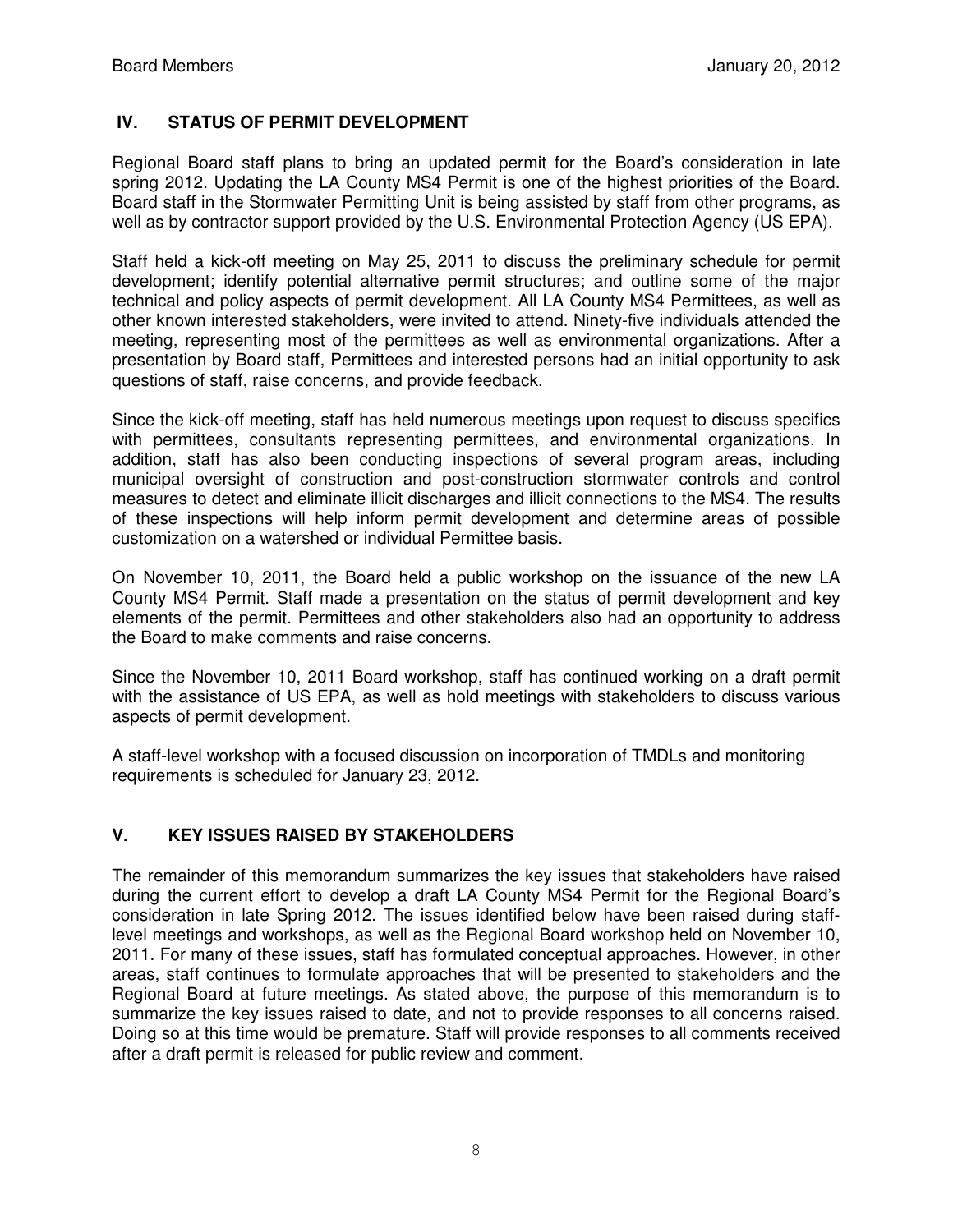The Ventura County MS4 Permit issued by this Board is one of many recent MS4 permits that have been issued nationwide and within southern California. While the Ventura County MS4 permit provides guidance for developing an MS4 permit in southern California, there are a number of technical and policy aspects that are unique in Los Angeles County that staff is considering when drafting the LA County MS4 Permit for Board consideration. The following key issues are addressed in this memorandum:

## **Permit Structure**

The current 2001 Permit is a single permit whereby all 86 permittees are assigned uniform requirements with additional requirements for the Principal Permittee.

One of the fundamental issues for the forthcoming permit was a reconsideration of the basic permit structure. The structure of an updated MS4 permit and the relationship among the permittees has been an issue raised by multiple permittees for several years. In 2006, the Cities of Downey and Signal Hill each submitted an individual Report of Waste Discharge (ROWD), which serves as an application for an individual MS4 permit. Also in 2006, five cities in the upper San Gabriel River watershed submitted a ROWD for a small group MS4 permit. In 2010, the County FCD submitted a ROWD also requesting an individual MS4 permit. The County FCD's ROWD asserted that there is a fundamental difference in their activities relative to the other municipalities and the unincorporated areas of the County of Los Angeles, in that the County FCD does not own or control land areas where pollutants originate. The County FCD also requested that if an individual MS4 permit was not issued to them, that it no longer be designated as the Principal Permittee and that it is relieved of Principal Permittee responsibilities. Regional Board staff evaluated these ROWDs and found them to be inadequate.

The federal Clean Water Act (CWA) section 402(p) and implementing regulations at 40 CFR section 122.26(a)(1)(v) allows the permitting authority to issue permits for MS4 discharges on a system-wide or jurisdiction-wide basis taking into consideration a variety of factors. Such factors include the location of the discharge with respect to waters of the United States, the size of the discharge, the quantity and nature of the pollutants discharged to waters of the United States, and other relevant factors. Federal regulations at 40 CFR section 122.26(a)(3)(ii) identify a variety of possible permitting structures, including one system-wide permit covering all MS4 discharges or distinct permits for appropriate categories of MS4 discharges including, but not limited to, all discharges owned or operated by the same municipality, located within the same jurisdiction, all discharges within a system that discharge to the same watershed, discharges within a MS4 system that are similar in nature, or for individual discharges from MS4s.

At the May 25, 2011 kick-off meeting, Board staff requested input from the attendees on various permit structures. The permittees in attendance brought forth several key considerations, such as:

• The passage of Assembly Bill 2554 in 2010, which amended the Los Angeles County Flood Control Act. This statute allows the County FCD to assess a parcel tax for stormwater and clean water programs. Funding is subject to voter approval in accordance with Proposition 218. Fifty percent of funding is allocated to nine "watershed authority groups" to implement collaborative water quality improvement plans; and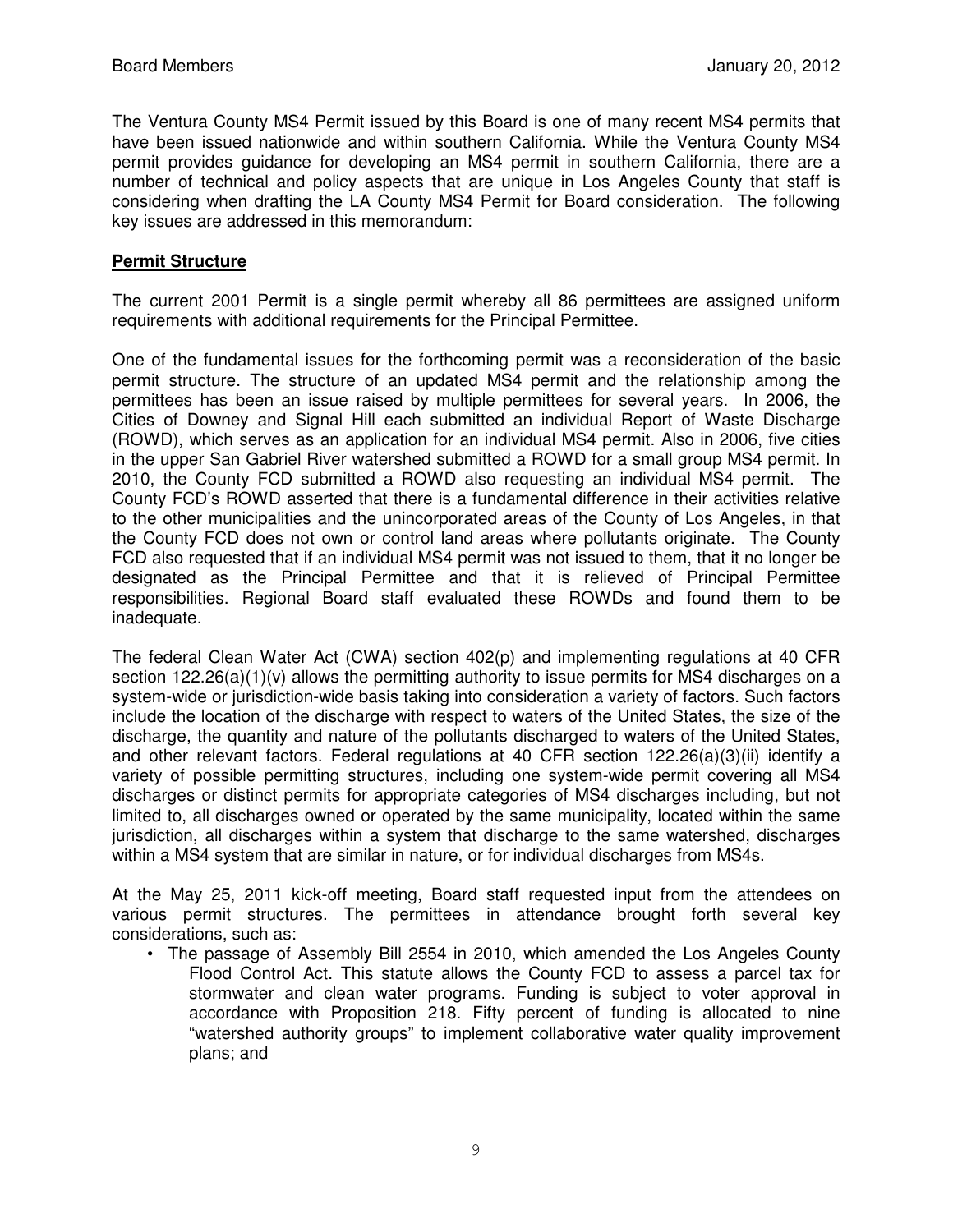• The Regional Board and US EPA have developed 34 TMDLs that need to be incorporated into the LA County MS4 permit, and permittees have set up jurisdictional groups on a watershed or subwatershed basis for TMDL implementation.

In addition, a shared comment from many stakeholders is that they would like the LA County MS4 permit to provide flexibility to allow them to pool resources to implement stormwater BMPs and address TMDL requirements on a watershed scale in the reissued MS4 permit. Board staff was motivated to set up a MS4 permit structure that would allow governance and compliance either through a watershed based group, or individually.

In response to a suggestion from permittees at the kick-off meeting, staff developed and distributed an online survey to permittees in order to solicit input regarding alternative permit structures, including an individual permit for each municipality, a single permit for all permittees (i.e., the existing permit structure), and a single or multiple watershed-based permits. Fifty-two permittees responded to the survey. The results of the survey showed that a majority of the permittees preferred a single MS4 permit for all municipalities and the County entities. A significant minority supported multiple watershed-based permits. Overall, 85 percent of the permittees that responded to the survey supported either a single MS4 permit or several individual watershed-based permits. A small number of permittees supported alternative groupings of adjacent municipalities instead of watershed-based groupings. Only four permittees expressed a preference for individual MS4 permits.

The issue of permit structure was a key subject for the Regional Board workshop on November 10, 2011. At that workshop, Board staff recommended a single permit with some sections devoted to universal requirements for all permittees and others devoted to requirements specific to each major Watershed Management Area (WMA), which would include TMDL implementation provisions. This structure is supported by section 402(p) of the Clean Water Act and 40 CFR section 122.26, subdivisions  $(a)(1)(v)$  and  $(a)(3)(ii)$ . Staff explained that a single permit will ensure consistency and equitability in regulatory requirements within the county, while watershed-based sections within the single permit will provide flexibility to tailor permit provisions to address distinct watershed characteristics and water quality issues. Additionally, an internal watershed-based structure comports with the Regional Board's watershed-based TMDL requirements and the County FCD's funding initiative passed in Assembly Bill 2554. Watershed-based sections will help promote watershed-wide solutions to address water quality problems, which in many cases are the most efficient and cost-effective means to address stormwater and urban runoff pollution. Further, watershed-based sections may encourage collaboration among permittees to implement regional integrated water resources approaches such as stormwater capture and re-use to achieve multiple benefits.

Staff also explained that it did not plan to recommend multiple permits or individual permits for Signal Hill, Downey, the five upper San Gabriel River cities, or the County FCD. The information presented in the ROWDs does not reflect evolved program elements that have emerged over the past decade. Further, individually tailored permittee requirements can be provided in a single permit, where appropriate. In response to the request from the County FCD to be relieved of its responsibilities as Principal Permittee, staff agreed with this request. Staff explained that it did not intend to recommend any permittee as Principal Permittee in the updated permit and staff would continue to evaluate appropriate requirements for the County FCD in the permit.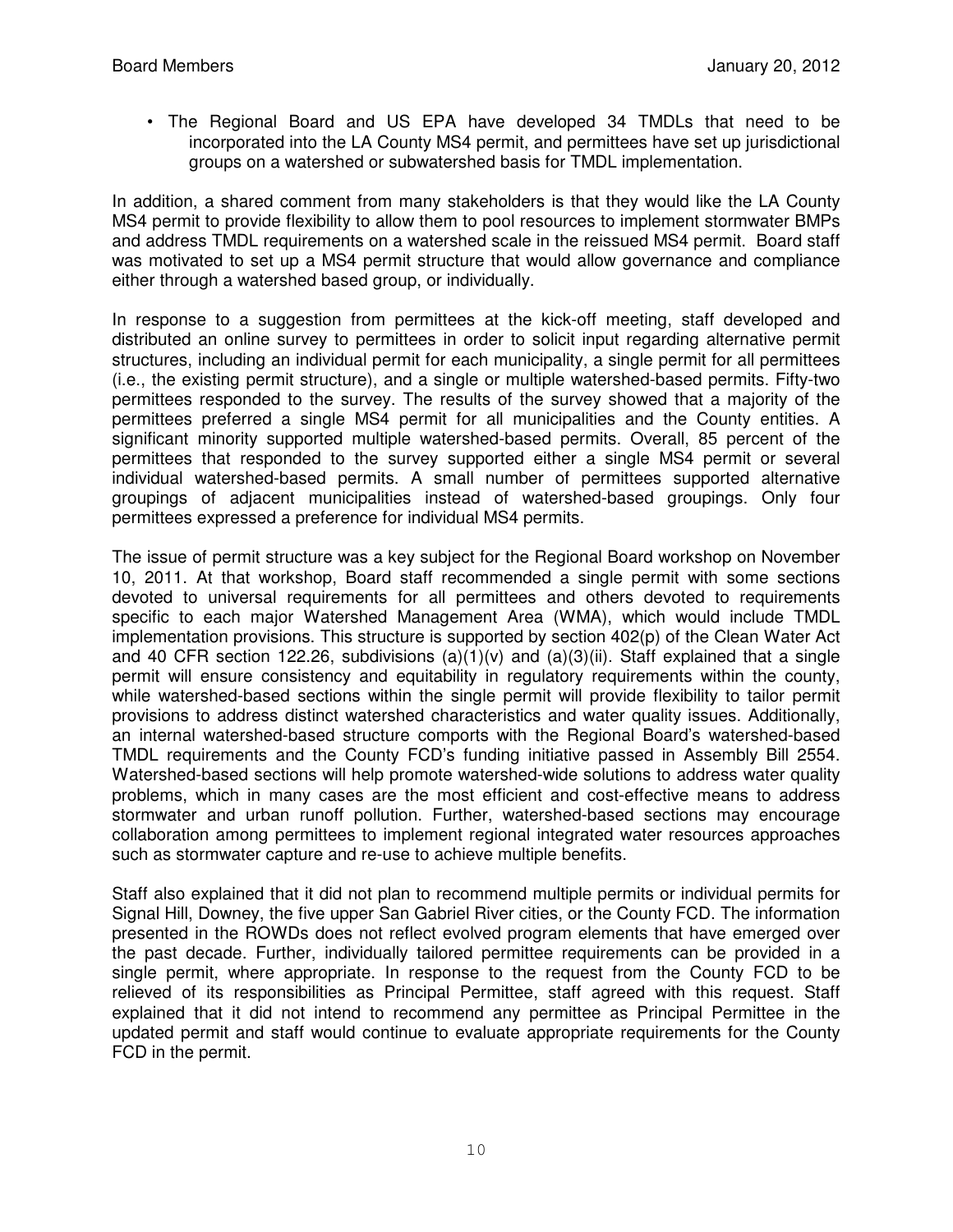While the Board did not take any formal action at the November 10, 2011 workshop, the Board supported staff's recommendation of structuring a single permit with a combination of universal requirements for all permittees and specific watershed-based requirements.

### **Incorporation of TMDLs**

As part of the updated LA County MS4 Permit, the Regional Board must include provisions implementing 34 TMDLs into the permit. As explained above, NPDES permits are required by federal regulations to include numeric limitations consistent with the assumptions and requirements of all available TMDL wasteload allocations. These WLAs regulate the mass or concentration of constituents discharged into receiving waters. How the Regional Board translates WLAs into numeric limitations has garnered significant debate among the stakeholder community.

Recent US EPA guidance on this subject indicates that WLAs can be included in the permit either as numeric water quality based effluent limits (WQBELs) or as BMPs that have reasonable assurance to meet WLAs. Staff believes that since the WLAs are expressed numerically, numeric limitations in MS4 permits are appropriate. Many Permittees, on the other hand, have asserted that TMDL WLAs do not need to be interpreted as numeric limits, but can be implemented as BMPs that can achieve water quality objectives. On this subject, US EPA recommends that, "NPDES permitting authorities use numeric effluent limitations where feasible as these types of effluent limitations create objective and accountable means for controlling stormwater discharges."

To date, the Regional Board has only established numeric WQBELs to implement the Los Angeles River Watershed Trash TMDL WLAs. In that case, Permittees have the option to employ three general compliance strategies to achieve the numeric WQBELs. Depending on the strategy selected, the Permittee may demonstrate compliance either by documenting the percentage of its area addressed by full capture systems ("action-based" demonstration) or by calculating its annual trash discharge to the MS4 and comparing that to its effluent limitation. This approach allows the Permittee the flexibility to comply with the numeric effluent limitations using any lawful means, and establishes appropriate and enforceable compliance metrics depending on the method of compliance and level of assurance provided by the Permittee that the selected method will achieve the numeric effluent limitations derived from the TMDL WLAs. Staff is considering similar approaches for the other TMDLs that have to be put into the permit, where appropriate. In addition, many of the permittees have asked that such an option is included in the reissued LA County MS4 Permit.

Another key issue raised by stakeholders is how the numeric limitations and associated implementation schedules derived from TMDLs will interact with other permit provisions. Many of the TMDLs that need to be incorporated have implementation periods that exceed the 5-year NPDES permit term and include performance based interim WLAs. Options under consideration by staff include acknowledgement in the permit provisions that if a permittee is in full compliance with the interim numeric limitations derived from the TMDL per an approved implementation plan/program, then although there may be exceedances of water quality standards in the receiving water, this would not represent a violation of the permit's Receiving Water Limitations.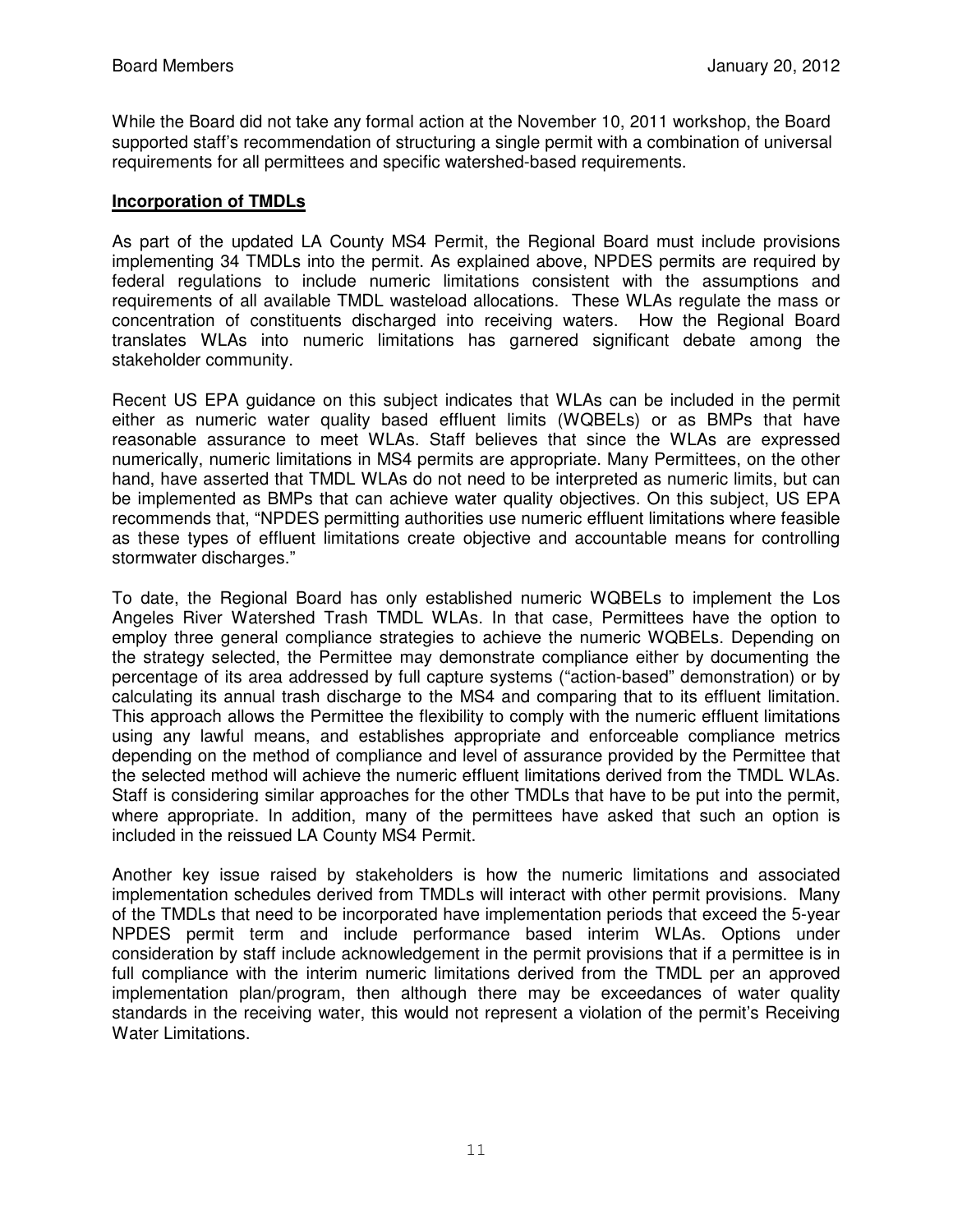## **Non-Stormwater Discharge Prohibition**

As noted above, Part 1 of the 2001 Permit contains a requirement for permittees to effectively prohibit discharges of non-stormwater into the MS4 and to watercourses, except where such discharges are covered by a separate MS4 permit or fall within one of thirteen categories of flows that are conditionally exempted from the discharge prohibition.

Some permittees assert that the language in Part 1 of the current permit is inconsistent with federal requirements. These permittees assert that under the Clean Water Act, the MS4 permit is only required to prohibit non-stormwater discharges into, and not out of, the MS4. Staff and legal counsel do not agree with these permittees' interpretation of the Clean Water Act as the federal requirement to prohibit non-stormwater discharges into the MS4 is necessary to prevent non-stormwater discharges from the MS4 to the receiving water. This is consistent with Congress' intent to ultimately to control MS4 discharges to receiving waters.

Further, some permittees comment that some of the flows that are exempted from the nonstorm water prohibition may contain pollutants that can cause violations of other provisions of the permit such as receiving water limitations. As noted above, the 2001 Permit conditionally exempts certain non-stormwater flows so long as they are not a source of pollutants. However, the effect of individual and collective exempted discharges into the MS4 on the quality of nonstormwater discharged from the MS4 has not been well characterized. Historically, the control measures required to achieve this effective prohibition have been those included in the illicit discharges/illicit connections elimination (IC/IDE) program of the SWMP. However, recent inspections of Permittees' IC/IDE program have indicated that while Permittees have conducted screening of their MS4 as required by the permit, non-stormwater discharges to the MS4 and watercourses continue, often resulting in exceedances of water quality standards. Staff is considering bringing some of the currently conditionally exempted flows, such as municipal water system line flushing, under individual NPDES permits, if appropriate.

Staff continues to evaluate options to improve the effectiveness of this section of the Permit through the use of dry weather outfall screening along with non-stormwater action levels.

### **Receiving Water Limitations**

As noted above, Part 2 of the 2001 Permit contains a requirement that prohibits discharges from the MS4 that cause or contribute to violations of Water Quality Objectives or Standards. This section of the 2001 Permit also contains provisions that establish an "iterative process" whereby certain actions are required when exceedances of Water Quality Objectives or Standards occur. This iterative process includes submitting a Receiving Water Limitations Compliance Report; revising the SWMP and its components to include modified BMPs, an implementation schedule and additional monitoring to address the exceedances; and implementing the revised SWMP.

Many permittees have expressed concern regarding compliance with receiving water limitations, because they claim a lack of clarity as to whether compliance with the iterative process in Part 2.3 deems them in compliance with the discharge prohibitions in Parts 2.1 and 2.2. Many Permittees believe that if they fully comply with the iterative process in response to exceedances of Water Quality Objectives or Standards, then those Permittees should not be in violation, and thus not be subject to enforcement, of the discharge prohibitions in the Receiving Water Limitations section of the permit.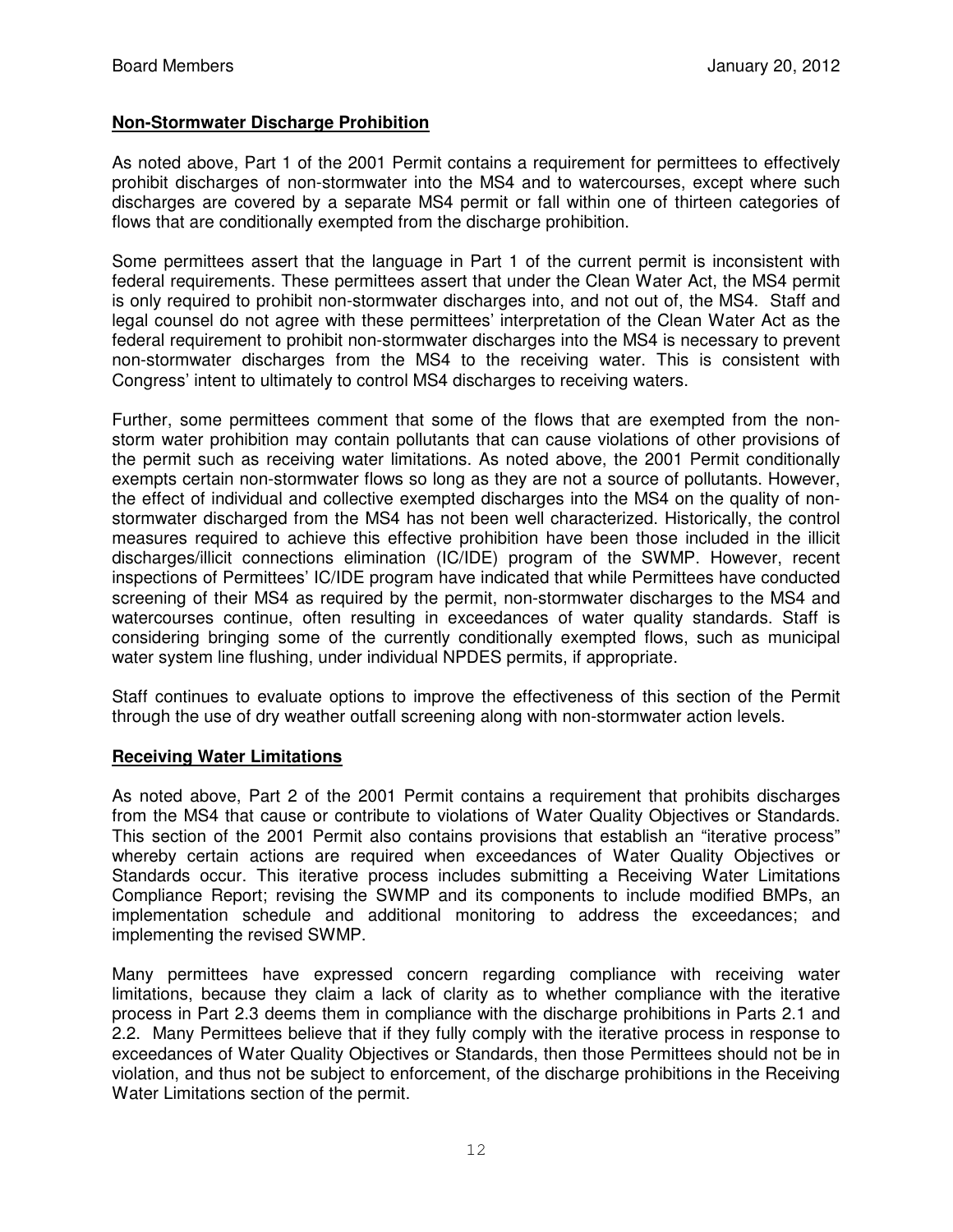Permittees have commented that improvement to water quality will be realized through implementation of additional BMPs or source control, that such BMPs will take time to implement, and that if permittees are found to be in non-compliance, it will deter them from investing in additional BMPs.

The Regional Board has held that compliance with the iterative process as outlined in the 2001 Permit is not a "safe harbor" for compliance with Water Quality Standards or Objectives, and that the discharge prohibitions are independently and separately enforceable provisions of the 2001 Permit. The Regional Board's interpretation was recently upheld in July 2011 by the United States Court of Appeal for the Ninth Circuit in the Natural Resources Defense Council (NRDC) v. County of Los Angeles case. The Court ruled that that the discharge prohibitions are independently enforceable requirements, separate and distinct from the iterative process requirements.

In evaluating the iterative process for the updated permit, staff has looked to see how other regional boards are dealing with this issue. Some regional boards have issued permits that contain not just receiving water monitoring, but also outfall monitoring paired with "action levels" that, if exceeded, trigger requirements to submit and implement a plan to enhance or implement additional BMPs to eliminate the exceedances of Water Quality Objectives or Standards. In the Regional Board's deliberations on the Ventura County MS4 Permit, the Regional Board supported outfall monitoring, but rejected the use of action levels as proposed. Staff continues to evaluate options and tools that will acknowledge the iterative process of SWMP and BMP implementation, while ensuring accountability for taking appropriate, timely, and effective actions toward achieving Receiving Water Limitations.

### **Low Impact Development**

Research over the past decade has shown the effectiveness of low impact development<sup>4</sup> (LID) in reducing storm water discharges and improving receiving water quality. Effective BMP requirements on new development and redevelopment also offer a cost effective strategy to reduce pollutant loads to surface waters. These controls not only provide pollutant reduction/elimination but also treat water as a resource by augmenting groundwater supplies and reusing captured rainfall.

Recent MS4 permits issued across the nation and within California have included requirements for low impact development. In the 2010 Ventura County MS4 permit issued by this Board, LID requirements were required for certain developments throughout Ventura County. In Los Angeles County, several municipalities, including the Cities of Los Angeles and Santa Monica, have adopted LID ordinances and implemented LID programs.

Key issues with LID involve prioritization of BMPs, such as retention, over other treatment technologies, and provisions for offsite mitigation when onsite retention is not feasible. In addition, the American Society of Civil Engineers (ASCE) and the Water Environment Federation (WEF) have recommended a numerical BMP design standard for stormwater that is derived from a mathematical equation to maximize treatment of runoff volume for water quality j.

<sup>&</sup>lt;sup>4</sup> Low Impact Development (LID) is a stormwater management approach. The goal of LID is to mimic a site's predevelopment hydrology by using design techniques that infiltrate, store, evaporate, filter, and detain runoff close to its source. Techniques are based on the premise that stormwater management should not be seen as stormwater disposal. Instead of conveying and managing / treating stormwater in large, end-of-pipe facilities located at the bottom of drainage areas, LID addresses stormwater through small, cost-effective landscape features located at the lot level.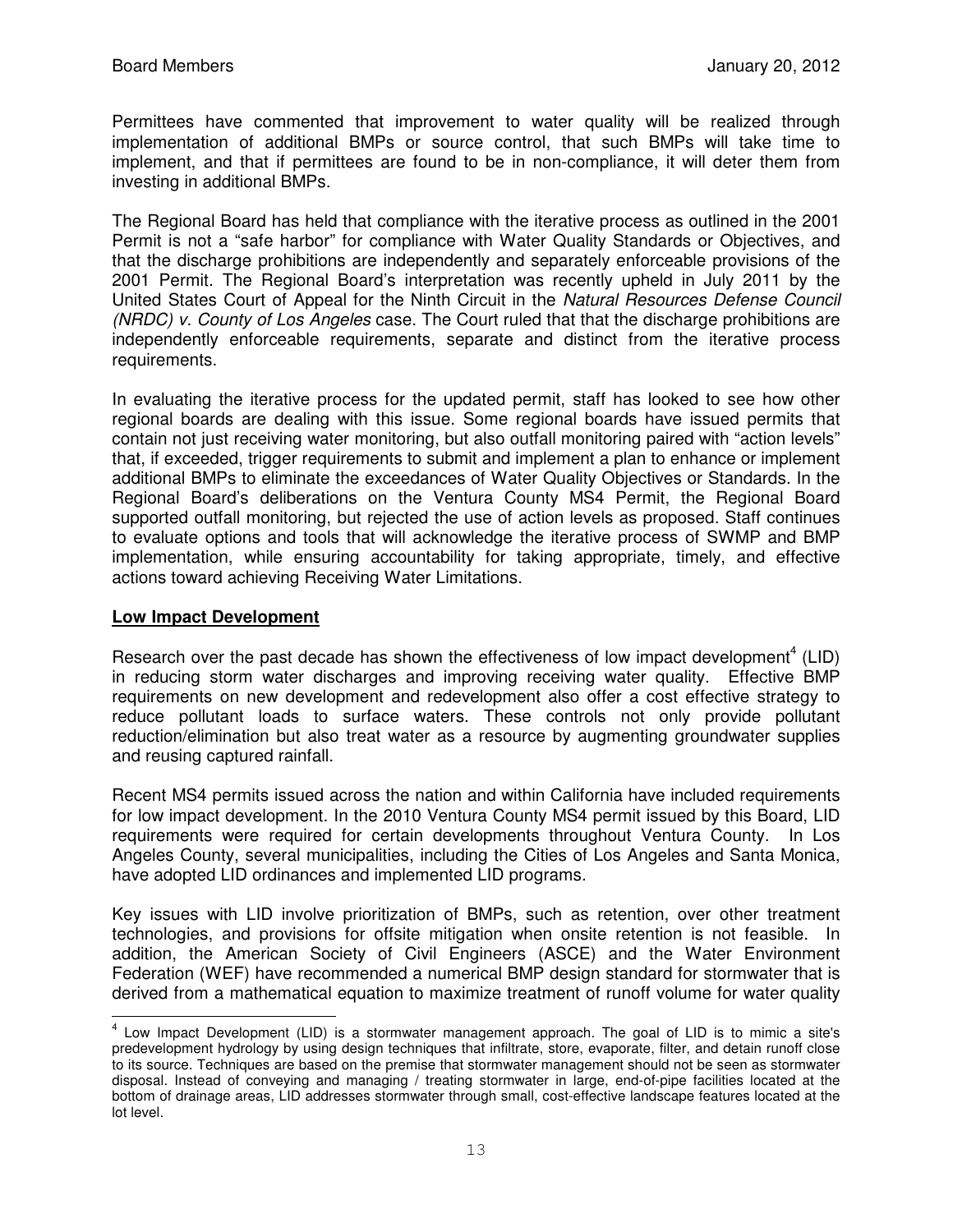based on rainfall/runoff statistics and which is economically sound. The maximized treatment volume is cut-off at the point of diminishing returns for rainfall/runoff frequency. The ASCE and WEF's recommendation was incorporated in the water quality storm sizing for the Standard Urban Stormwater Mitigation Plan (SUSMP) in the 2001 LA County MS4 Permit. The Board also approved a numeric criterion for LID in the 2010 Ventura County MS4 Permit.

Many areas within the Los Angeles County are densely developed and there may be less opportunity for infiltration than areas covered by other MS4 permits. Because the growth rate in Los Angeles County has slowed and is projected to stay low, the effectiveness and controversy surrounding LID requirements is not as intense as during the Ventura County MS4 permit adoption. However, Staff is considering proposing language to require permittees to ensure that new and re-development projects implement LID similar to the Ventura County MS4 Permit requirements, including an emphasis on onsite retention, with offsite mitigation as an alternative where onsite retention is infeasible. Staff is also considering provisions to encourage adoption of local LID ordinances, and where LID ordinances are in place an option to demonstrate compliance with the new and redevelopment provisions of the permit through implementation of a local LID ordinance if reasonable assurance is provided that the LID ordinance will provide equivalent water quality benefit as that anticipated from the permit provisions.

## **Water Conservation**

Some stakeholders have commented that the LA County MS4 permit should incentivize water conservation by requiring or incentivizing infiltration<sup>5</sup> over other BMPs. There has been significant work accomplished by Los Angeles County Department of Public Works, City of Los Angeles and numerous water purveyors that have studied and mapped areas where stormwater can be effectively infiltrated. Further, Board staff is working with many stakeholders to develop salt and nutrient management plans to preserve our groundwater basins as viable resources for future water resources in Los Angeles County. However, there is no direct authority in the Clean Water Act or the California Water Code for the Regional Board to require that a given amount or percentage of stormwater be infiltrated. Nonetheless, staff understands the importance of increased water conservation as an important priority for our region.

# **Monitoring**

L,

The monitoring and reporting program in the current LA County MS4 Permit focuses on mass emission station and receiving water monitoring. This monitoring evaluates water quality in the receiving water rather than directly evaluating the nature of the stormwater and urban runoff that is discharged from the LA County MS4. There is a growing consensus regarding the need for outfall, or end-of-pipe, monitoring, which may provide more insightful information on the effectiveness of BMPs in reducing pollutant loads than mass emission monitoring. Outfall monitoring is necessary to determine compliance with numeric effluent limitations and may also provide information on which permittees are implementing more effective BMPs and which are not.

One of the key difficulties in implementing outfall monitoring is that there are thousands of MS4 outfalls that drain to receiving waters in Los Angeles County. Clearly, monitoring each outfall is neither cost effective nor practical. In the Ventura County MS4 Permit, each permittee is responsible for monitoring one "representative" outfall pipe in addition to the mass emission

<sup>&</sup>lt;sup>5</sup> Practices that capture and temporarily store stormwater before allowing it to infiltrate into the soil over a period of time.